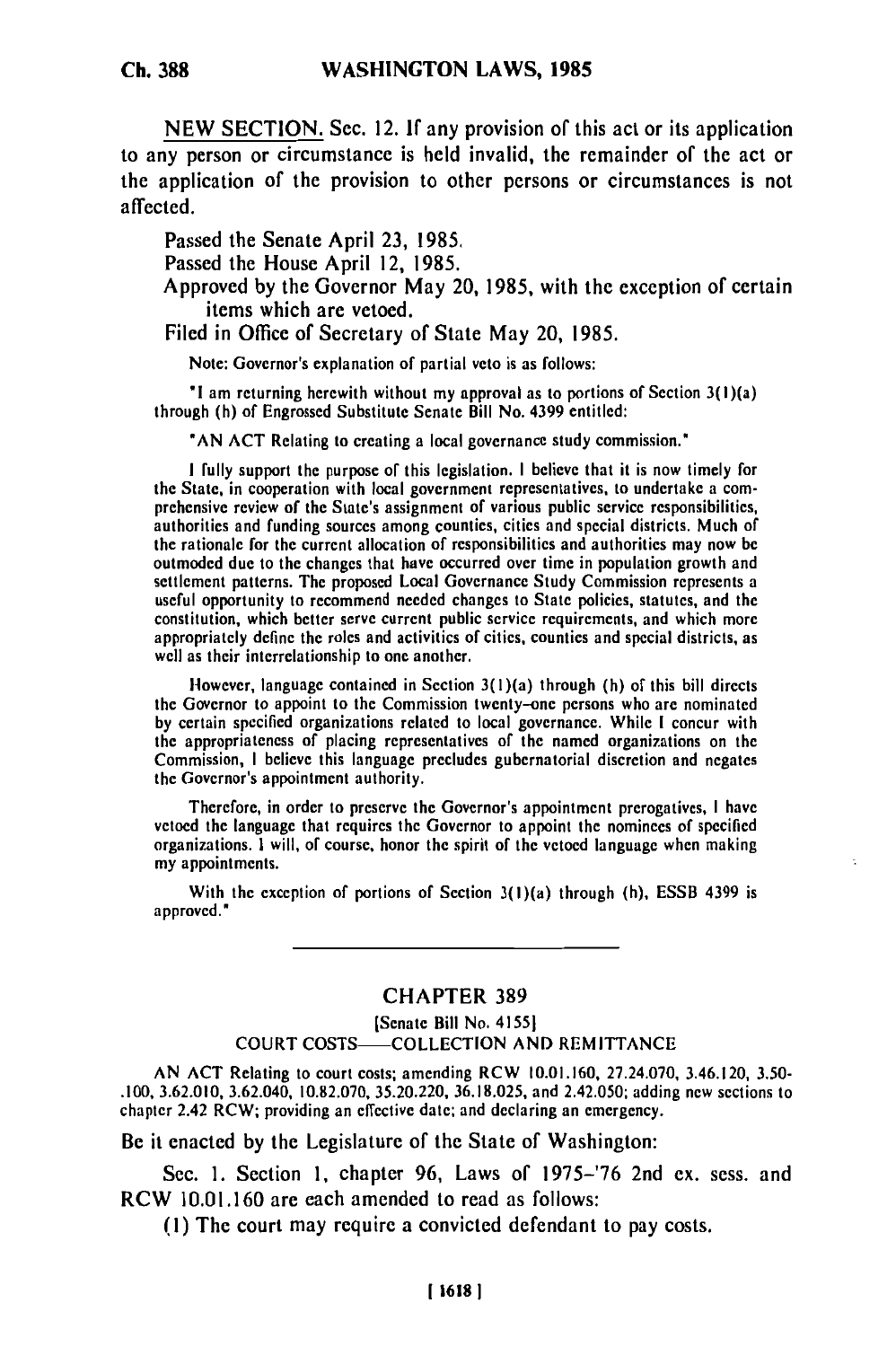(2) Costs shall be limited to expenses specially incurred **by** the state in prosecuting the defendant. They cannot include expenses inherent in providing a constitutionally guaranteed jury trial or expenditures in connection with the maintenance and operation of government agencies that must be made by the public irrespective of specific violations of law. Expenses incurred for serving of warrants for failure to appear may be included in costs the court may require a convicted defendant to pay.

(3) The court shall not sentence a defendant to pay costs unless the defendant is or will be able to pay them. In determining the amount and method of payment of costs, the court shall take account of thu financial resources of the defendant and the nature of the burden that payment of costs will impose.

(4) A defendant who has been sentenced to pay costs and who is not in contumacious default in the payment thereof may at any time petition the court which sentenced him for remission of the payment of costs or of any unpaid portion thereof. **If** it appears to the satisfaction of the court that payment of the amount due will impose manifest hardship on the defendant or his immediate family, the court may remit all or part of the amount due in costs, or modify the method of payment under RCW 10.01.170.

Sec. 2. Section 1, chapter 249, Laws of 1953 as last amended by section 310, chapter 258, Laws of 1984 and RCW 27.24.070 are each amended to read as follows:

In each county pursuant to this chapter, the county treasurer shall **de**posit in the county or regional law library fund a sum equal to seven dollars for every new probate or civil ((matter)) filing fee, including appeals, ((filed with)) collected by the clerk of the superior court and three dollars for every ((civil action commenced)) fee collected for the commencement of a civil action in district court for the support of the law library in that county or the regional law library to which the county belongs: PROVIDED, That upon a showing of need the seven dollar contribution may be increased up to nine dollars upon the request of the law library board of trustees and with the approval of the county legislative body or bodies.

Sec. 3. Section 46, chapter 299, Laws of 1961 as last amended by section 303, chapter 258, Laws of 1984 and RCW 3.46.120 are each amended to read as follows:

**(1)** All money received by the clerk of a municipal department including penalties, fines, bail forfeitures, fees and costs, except those costs speci**fied** in RCW 4.84.010 or otherwise provided for by statute, assessed and collected in whole or in part by the court shall be paid by the clerk to the city treasurer.

(2) The city treasurer shall remit monthly  $((\text{thirty-five}))$  thirty-two percent of the money received under this section, other than for parking infractions, to the state treasurer. Money remitted under this subsection to the state treasurer shall be deposited as provided in RCW 43.08.250.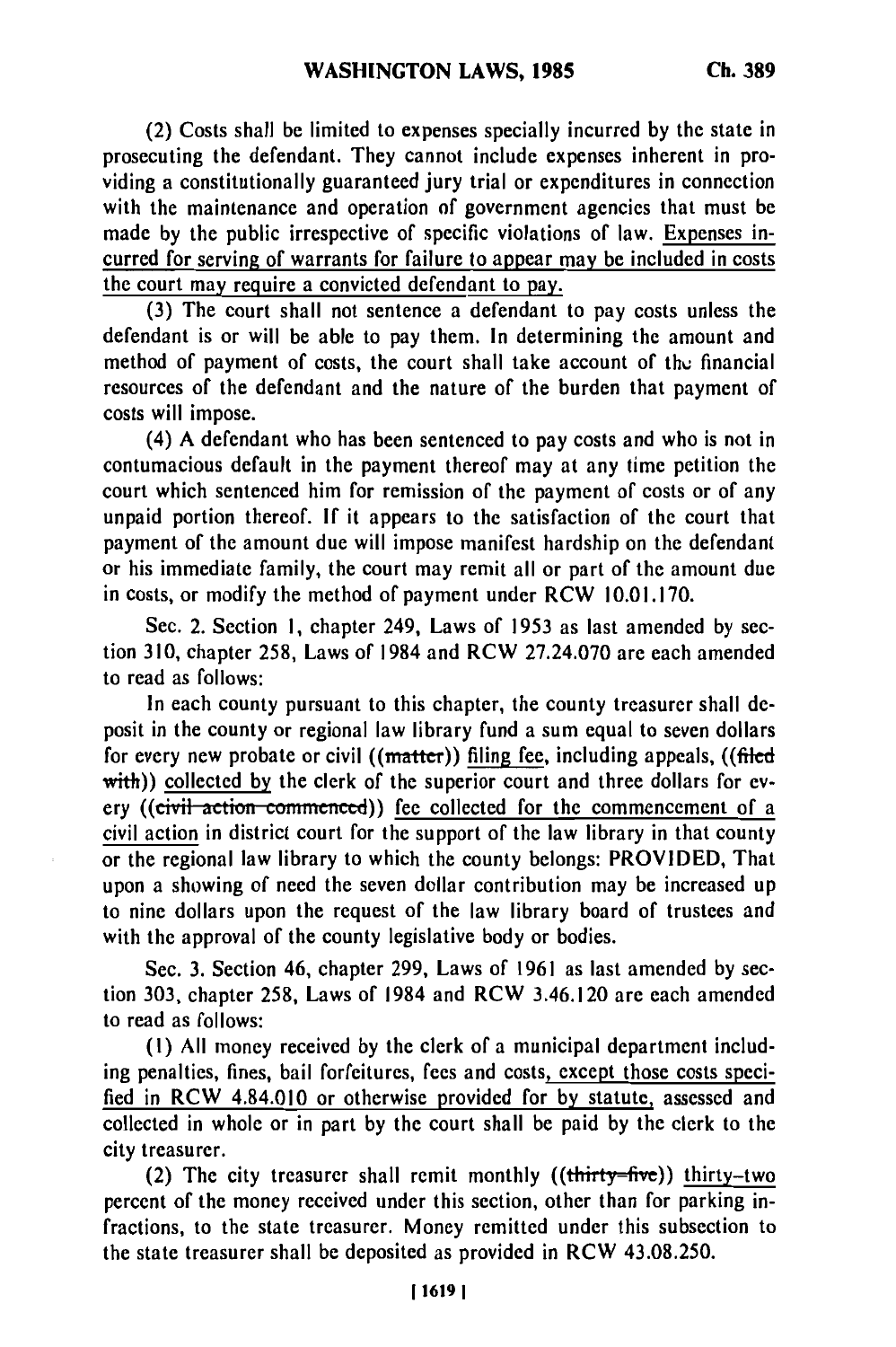**(3)** The balance of the money received under this section shall be retained by the city and deposited as provided by law.

Sec. 4. Section 59, chapter 299, Laws of 1961 as last amended by section 304, chapter 258, Laws of 1984 and RCW 3.50.100 are each amended to read as follows:

**(1)** Costs in civil and criminal actions may be imposed as provided in district court. All fees, costs except those costs awarded to prevailing parties under RCW 4.84.010, 36.18.040, or other similar statute, fines, forfeitures and other money imposed by any municipal court for the violation of any municipal or town ordinances shall be collected by the court clerk and, together with any other revenues received by the clerk, shall be deposited with the city or town treasurer as a part of the general fund of the city or town, or deposited in such other fund of the city or town, or deposited in such other funds as may be designated by the laws of the state of Washington.

(2) The city treasurer shall remit monthly  $((**thirty-five**))$  thirty-two percent of the money received under this section, other than for parking infractions, to the state treasurer. Money remitted under this subsection to the state treasurer shall be deposited as provided in RCW 43.08.250.

(3) The balance of the money received under this section shall be retained by the city and deposited as provided by law.

Sec. 5. Section 106, chapter 299, Laws of 1961 as last amended by section 306, chapter 258, Laws of 1984 and RCW 3.62.020 are each amended to read as follows:

(I) Except as provided in subsection (4) of this section, all costs except those costs awarded to prevailing parties under RCW 4.84.010, 36.18.040, or other similar statute, fees, fines, forfeitures and penalties assessed and collected in whole or in part by district courts, except fines, forfeitures and penalties assessed and collected, in whole or in part, because of the violation of city ordinances, shall be remitted by the clerk of the district court to the county treasurer at least monthly, together with a financial statement as required by the division of municipal corporations, noting the information necessary for crediting of such funds as required by law.

(2) The county treasurer shall remit  $((\text{thirty}=\text{five}))$  thirty-two percent of the money received under subsection (I) of this section to the state treasurer. Money remitted under this subsection to the state treasurer shall be deposited as provided in RCW 43.08.250.

(3) The balance of the money received by the county treasurer under subsection (1) of this section shall be deposited in the county current expense fund.

(4) All money collected for county parking infractions shall be remitted by the clerk of the district court at least monthly, with the information required under subsection **(1)** of this section, to the county treasurer for deposit in the county current expense fund.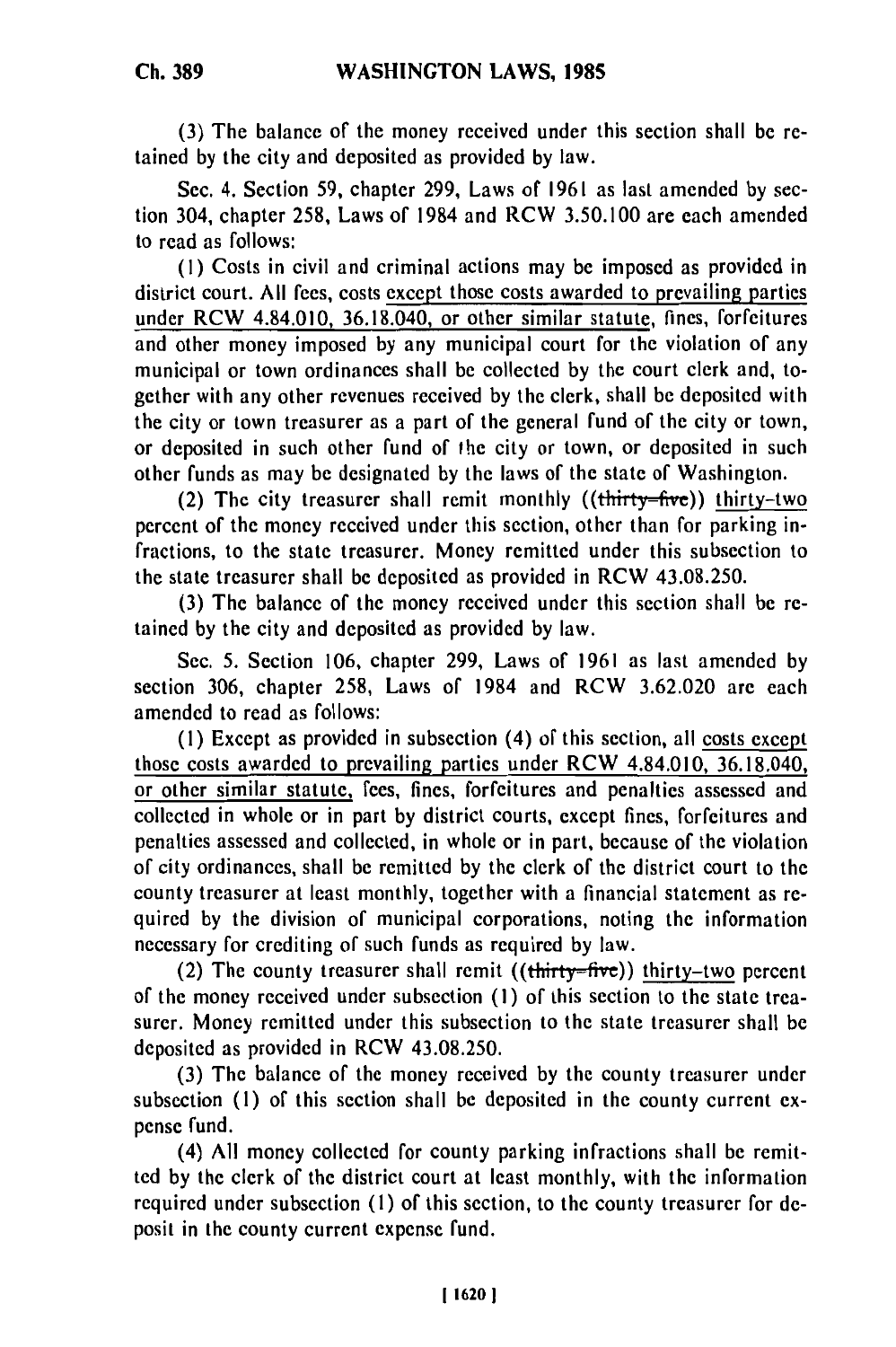Sec. **6.** Section **108,** chapter 299, Laws of 1961 as last amended **by** section 307, chapter 258, Laws of 1984 and RCW 3.62.040 are each amended to read as follows:

**(1)** Except as provided in subsection (4) of this section, all costs except those costs awarded to prevailing parties under RCW 4.84.010, 36.18.040, or other similar statute, fines, forfeitures and penalties assessed and collected, in whole or in part, by district courts because of violations of city ordinances shall be remitted by the clerk of the district court at least monthly directly to the treasurer of the city wherein the violation occurred.

(2) The city treasurer shall remit monthly  $((\text{thirty=five}))$  thirty-two percent of the money received under this section, other than for parking infractions, to the state treasurer. Money remitted under this subsection to the state treasurer shall **be** deposited as provided in RCW 43.08.250.

(3) The balance of the money received under this section shall be retained by the city and deposited as provided by law.

(4) All money collected for city parking infractions shall be remitted by the clerk of the district court at least monthly to the city treasurer for deposit in the city's general fund.

Sec. 7. Section 3, page 421, Laws of 1873 as last amended by section 313, chapter 258, Laws of 1984 and RCW 10.82.070 are each amended to read as follows:

(I) All sums of money derived from costs except those costs awarded to prevailing parties under RCW 4.84.010, 36.18.040, or other similar statute, fines, penalties, and forfeitures imposed or collected, in whole or in part, by a superior court for violation of orders of injunction, mandamus and other like writs, for contempt of court, or for breach of the penal laws shall be paid in cash by the person collecting the same, within twenty days after the collection, to the county treasurer of the county in which the same have accrued.

(2) The county treasurer shall remit monthly  $((**thirty-five**))$  thirty-two percent of the money received under this section to the state treasurer for deposit as provided under RCW 43.08.250 and shall deposit the remainder as provided by law.

(3) All fees, fines, forfeitures and penalties collected or assessed by a justice court because of the violation of a state law shall be remitted as provided in chapter 3.62 RCW as now exists or is later amended. All fees, fines, forfeitures, and penalties collected or assessed by a superior court in cases on appeal from a lower court shall be remitted to the municipal or district court from which the cases were appealed.

Sec. 8. Section 35.20.220, chapter 7, Laws of 1965 as last amended by section 319, chapter 258, Laws of 1984 and RCW 35.20.220 are each amended to read as follows:

(I) The chief clerk, under the supervision and direction of the court administrator of the municipal court, shall have the custody and care of the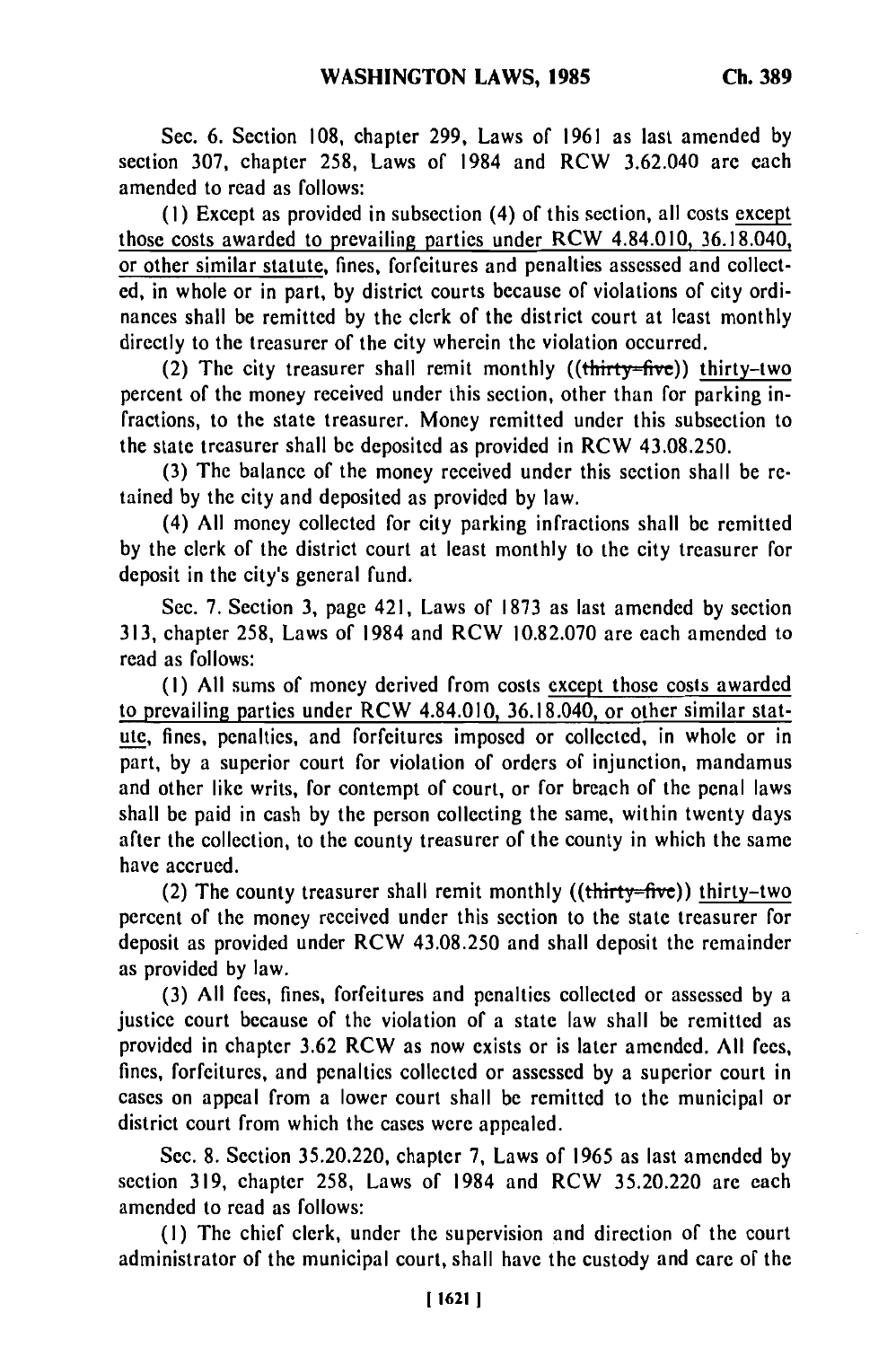books, papers and records of said court; he shall **be** present **by** himself or deputy during the session of said court, and shall have the power to swear all witnesses and jurors, and administer oaths and affidavits, and take acknowledgments. He shall keep the records of said court, and shall issue all process under his hand and the seal of said court, and shall do and perform all things and have the same powers pertaining to his office as the clerks of the superior courts have in their office. He shall receive all fines, penalties and fees of every kind, and keep a full, accurate and detailed account of the same; and shall on each day pay into the city treasury all money received for said city during the day previous, with a detailed account of the same, and taking the treasurer's receipt therefor.

(2) The city treasurer shall remit monthly  $((**thirtv=fwe**))$  thirty-two percent of the money received under this section, other than for parking infractions and costs awarded to prevailing parties under RCW 4.84.010, **36-** .18.040, or other similar statute, to the state treasurer. Money remitted under this subsection to the state treasurer shall be deposited as provided in RCW **43.08.250.**

**(3)** The balance of the money received under this section shall be retained **by** the city and deposited as provided **by** law.

Sec. **9.** Section 2, chapter 20, Laws of **1972 ex.** sess. as amended **by** section **322,** chapter **258,** Laws of 1984 and RCW **36.18.025** are each amended to read as follows:

 $((Thirty=fwe))$  Thirty-two percent of the money received from filing fees paid pursuant to RCW **36.18.020,** as now or hereafter amended, shall be transmitted **by** the county treasurer each month to the state treasurer for deposit in the public safety and education account established under RCW **43.08.250.**

**NEW SECTION.** Sec. **10.** Sections 2 through **9** of this act are necessary for the immediate preservation of the public peace, health, and safety, the support of the state government and its existing public institutions, and shall take effect July **I, 1985.**

**NEW SECTION.** Sec. **11.** As used in this chapter, the following terms have the meanings indicated unless the context clearly requires otherwise.

**(1)** "Hearing impaired person" means a person who, because of a hearing impairment, cannot readily understand or communicate in spoken language; and includes persons who are deaf, deaf and blind, or hard of hearing.

(2) "Qualified interpreter" means an interpreter who is certified **by** the registry of interpreters for the deaf with the certificate level specified below and who meets the requirements of section **13** of this act.

(a) For judicial proceedings involving a class **A** felony, use of the services of a qualified interpreter holding the specialist certificate-legal is required.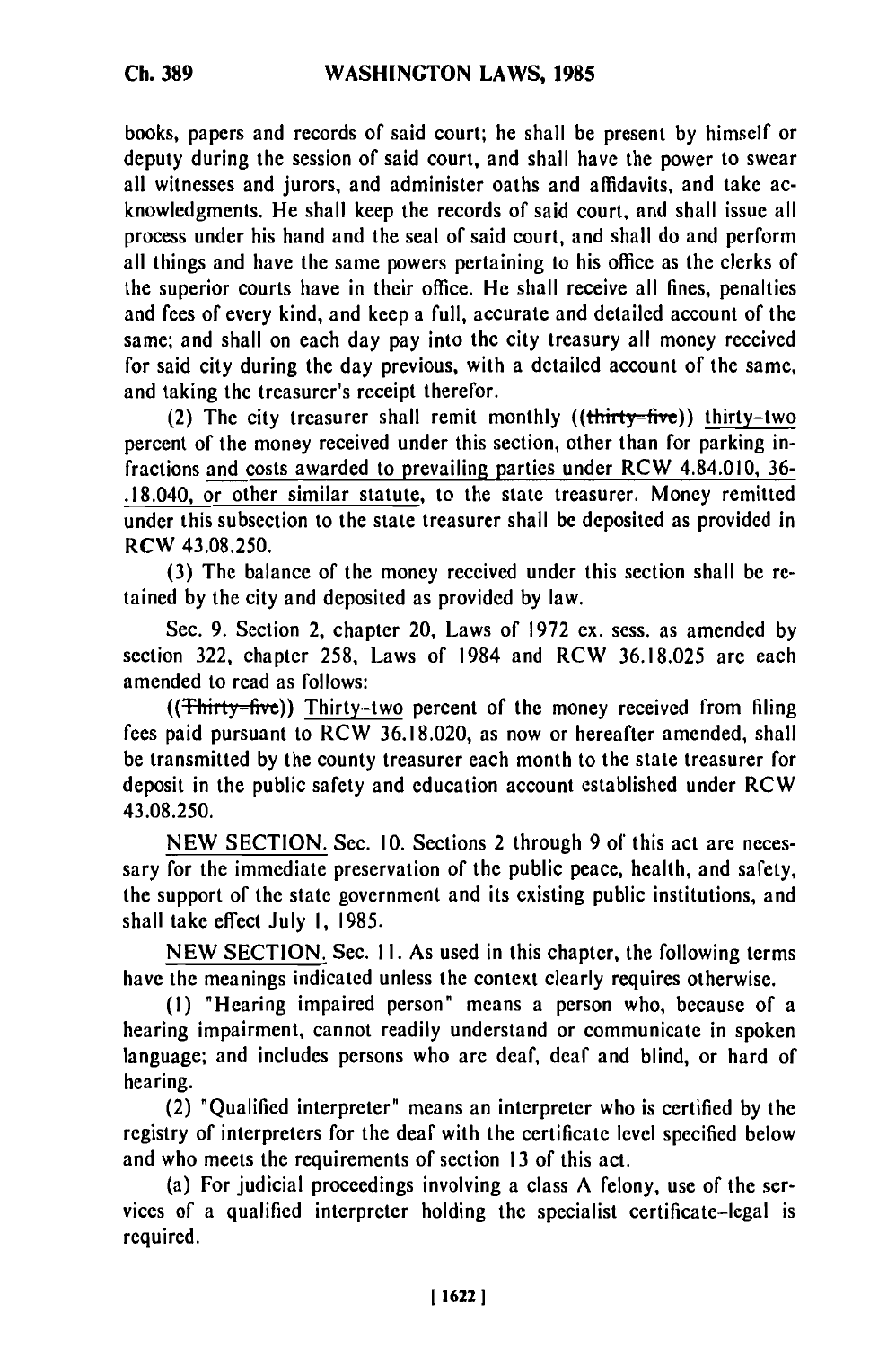**(b)** For other judicial, quasi-judicial, or administrative proceedings, use of the services of a qualified interpreter holding the specialist certificate-legal, master's comprehensive skills certificate, or comprehensive skills certificate is required.

(c) For programs and activities other than judicial or administrative proceedings, the services of a qualified interpreter holding a partial certification shall be required. Efforts to obtain the services of a qualified interpreter holding the master's comprehensive certificate or comprehensive skills certificate shall be made before obtaining the services of a qualified interpreter holding the interpreting certificate and/or the transliterating certificate.

(4) "Intermediary interpreter" means a hearing impaired interpreter who is certified by the registry of interpreters for the deaf with a reverse skills certificate, who meets the requirements of section 13 of this act, and who is able to assist in providing an accurate interpretation between spoken and sign language or between variants of sign language by acting as an intermediary between a hearing impaired person and a qualified hearing interpreter.

**(5)** "Appointing authority" means the presiding officer or similar official of any court, department, board, commission, agency, licensing authority, or legislative body of the state or of any political subdivision.

NEW SECTION. Sec. 12. (1) If a hearing impaired person is a party or witness at any stage of a judicial or quasi-judicial proceeding in the state or in a political subdivision, including but not limited to civil and criminal court proceedings, grand jury proceedings, proceedings before a magistrate, juvenile proceedings, adoption proceedings, mental health commitment proceedings, and any proceeding in which a hearing impaired person may be subject to confinement or criminal sanction, the appointing authority shall appoint and pay for a qualified interpreter to interpret the proceedings.

(2) If the parent, guardian, or custodian of a juvenile brought before a court is hearing impaired, the appointing authority shall appoint and pay for a qualified interpreter to interpret the proceedings.

(3) If a hearing impaired person participates in a program or activity ordered by a court as part of the sentence or order of disposition, required as part of a diversion agreement or deferred prosecution program, or required as a condition of probation or parole, the appointing authority shall appoint and pay for a qualified interpreter to interpret exchange of information during the program or activity.

(4) If a law enforcement agency conducts a criminal investigation involving the interviewing of a hearing impaired person, whether as a victim, witness, or suspect, the appointing authority shall appoint and pay for a qualified interpreter throughout the investigation. Whenever a law enforcement agency conducts a criminal investigation involving the interviewing of a minor child whose parent, guardian, or custodian is hearing impaired,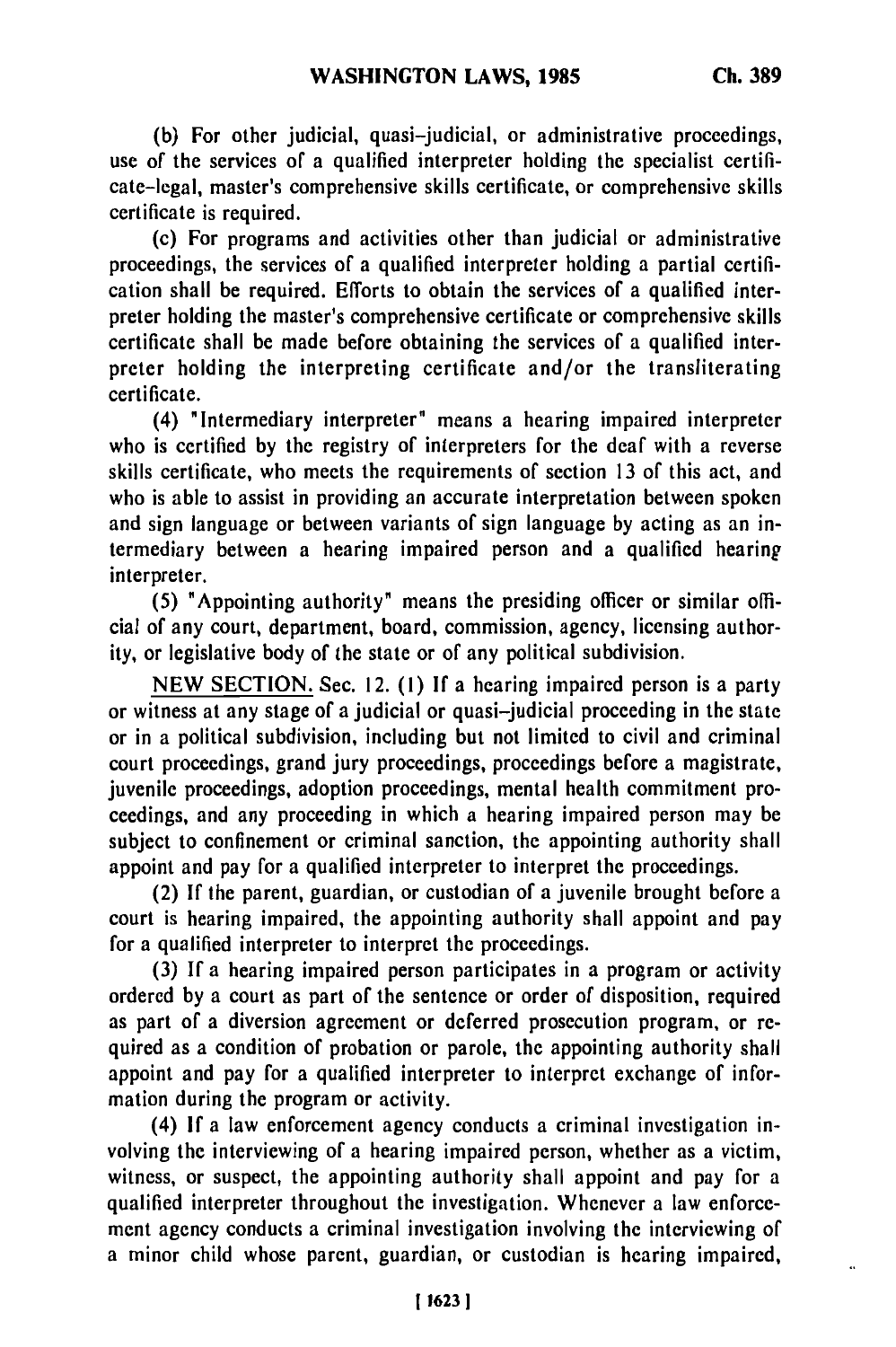**Ch. 389**

whether as a victim, witness, or suspect, the appointing authority shall appoint and pay for a qualified interpreter throughout the investigation. No employee of the law enforcement agency who has responsibilities other than interpreting may be appointed as the qualified interpreter.

(5) If a hearing impaired person is arrested for an alleged violation of a criminal law the arresting officer or the officer's supervisor shall, at the earliest possible time, procure and arrange payment for a qualified interpreter for any notification of rights, warning, interrogation, or taking of a statement. No employee of the law enforcement agency who has responsibilities other than interpreting may be appointed as the qualified interpreter.

(6) Where it is the policy and practice of a court of this state or of a political subdivision to appoint and pay counsel for persons who are indigent, the appointing authority shall appoint and pay for a qualified interpreter for hearing impaired persons to facilitate communication with counsel in all phases of the preparation and presentation of the case.

NEW SECTION. Sec. 13. **(1)** If a qualified interpreter for a hearing impaired person is required, the appointing authority shall request a qualified interpreter through the department of social and health services, office of deaf services, or through any community center for hearing impaired persons which operates an interpreter referral service. The office of deaf services and these community centers shall maintain an up-to-date list of interpreters certified by the registry of interpreters for the deaf.

(2) The appointing authority shall make a preliminary determination, on the basis of testimony or stated needs of the hearing impaired person, that the interpreter is able in that particular proceeding, program, or activity to interpret accurately all communication to and from the hearing impaired person. If at any time during the proceeding, program, or activity, in the opinion of the hearing impaired person or a qualified observer, the interpreter does not provide accurate and effective communication with the hearing impaired person the appointing authority shall appoint another qualified interpreter. No otherwise qualified interpreter who is a relative of any participant in the proceeding may be appointed.

NEW SECTION. Sec. 14. If the communication mode or language of the hearing impaired person is not readily interpretable, the interpreter or hearing impaired person shall notify the appointing authority who shall appoint and pay an intermediary interpreter to assist the qualified interpreter.

NEW SECTION. Sec. 15. **(1)** The right to a qualified interpreter may not be waived except when:

(a) A hearing impaired person requests a waiver through the use of a qualified interpreter;

(b) The counsel, if any, of the hearing impaired person consents; and

(c) The appointing authority determines that the waiver has been made knowingly, voluntarily, and intelligently.